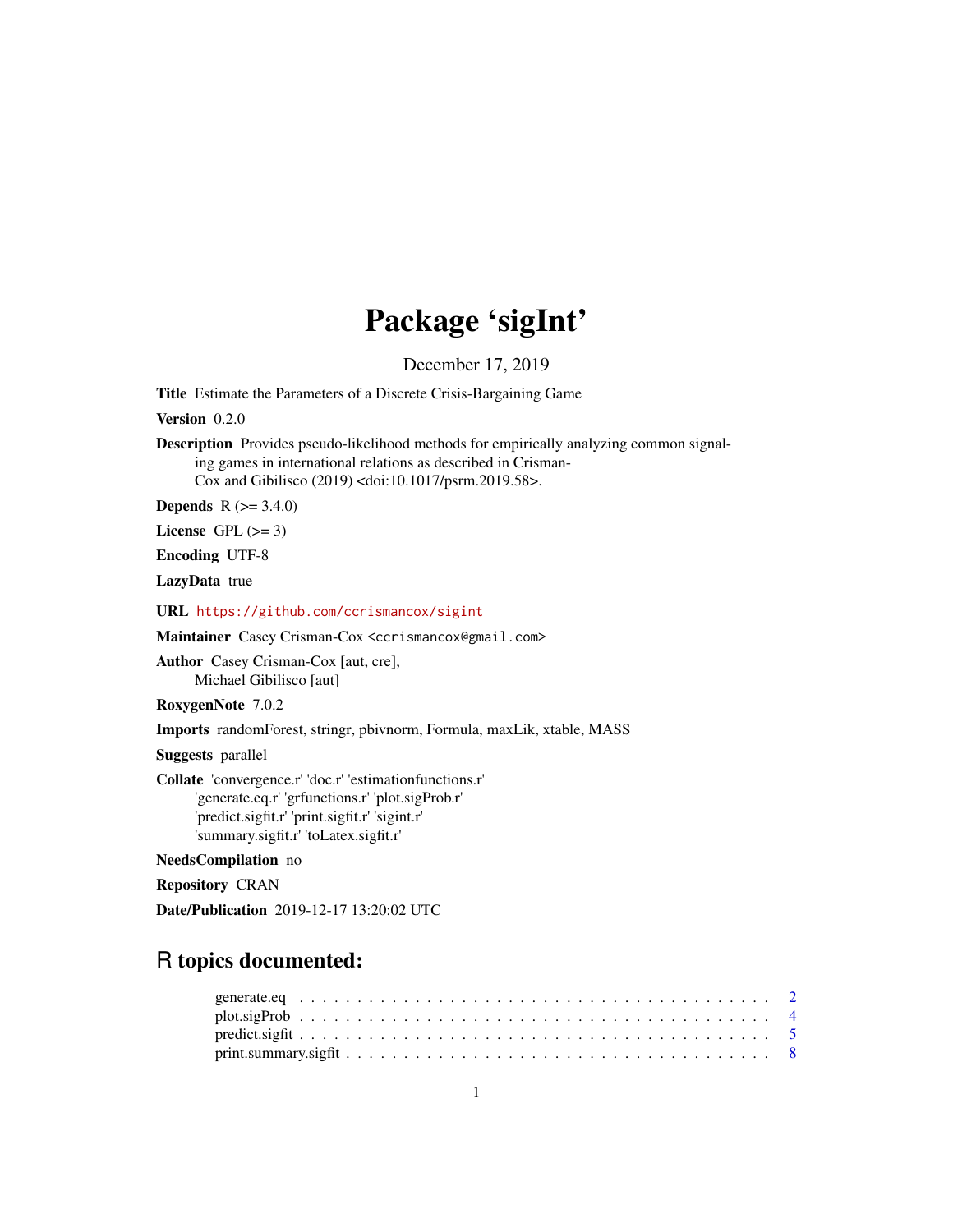### <span id="page-1-0"></span>2 generate.eq

| Index | 19 |
|-------|----|

<span id="page-1-1"></span>generate.eq *Equilibrium analysis of the empirical crisis signaling game*

#### Description

This method uses a formula and fixed data/parameters to allow for analysis of the crisis signaling game under specific settings. This function is very similar to predict.sigfit, but it is designed for analysis outside of conducting counterfactuals on a fitted model.

#### Usage

```
generate.eq(
 formulas,
  data,
  theta,
  type = c("actions", "outcomes"),
  na.action = na.omit,
 control = list(),
 parallel = FALSE
)
```
#### Arguments

| formulas  | a Formula object with no left-hand side and seven separate (7) right-hand sides.<br>See "Details" and examples below.                                                                                                                                                                              |
|-----------|----------------------------------------------------------------------------------------------------------------------------------------------------------------------------------------------------------------------------------------------------------------------------------------------------|
| data      | a data frame containing the variables in the model Each row of the data frame<br>describes an individual game $d = 1, 2, , D$ . Each row d should be a summary<br>of all of the within-game observations for game $d$ . If the model is all constants,<br>then this argument should be left empty. |
| theta     | a data frame with one or more rows where each row is a parameter vector.                                                                                                                                                                                                                           |
| type      | whether to provide probabilities over actions (default, returns $p_C$ , $p_R$ , and $p_F$ )<br>or outcomes (returns $SQ$ , $CD$ , $SF$ , and $BD$ ).                                                                                                                                               |
| na.action | how to deal with NAs in data.                                                                                                                                                                                                                                                                      |
| control   | list of options describing the grid search method. See "Details" for more infor-<br>mation                                                                                                                                                                                                         |
| parallel  | logical. Should the comparative statics be computed in parallel, requires the<br>parallel package be installed. Parallelization is done using parSapply.                                                                                                                                           |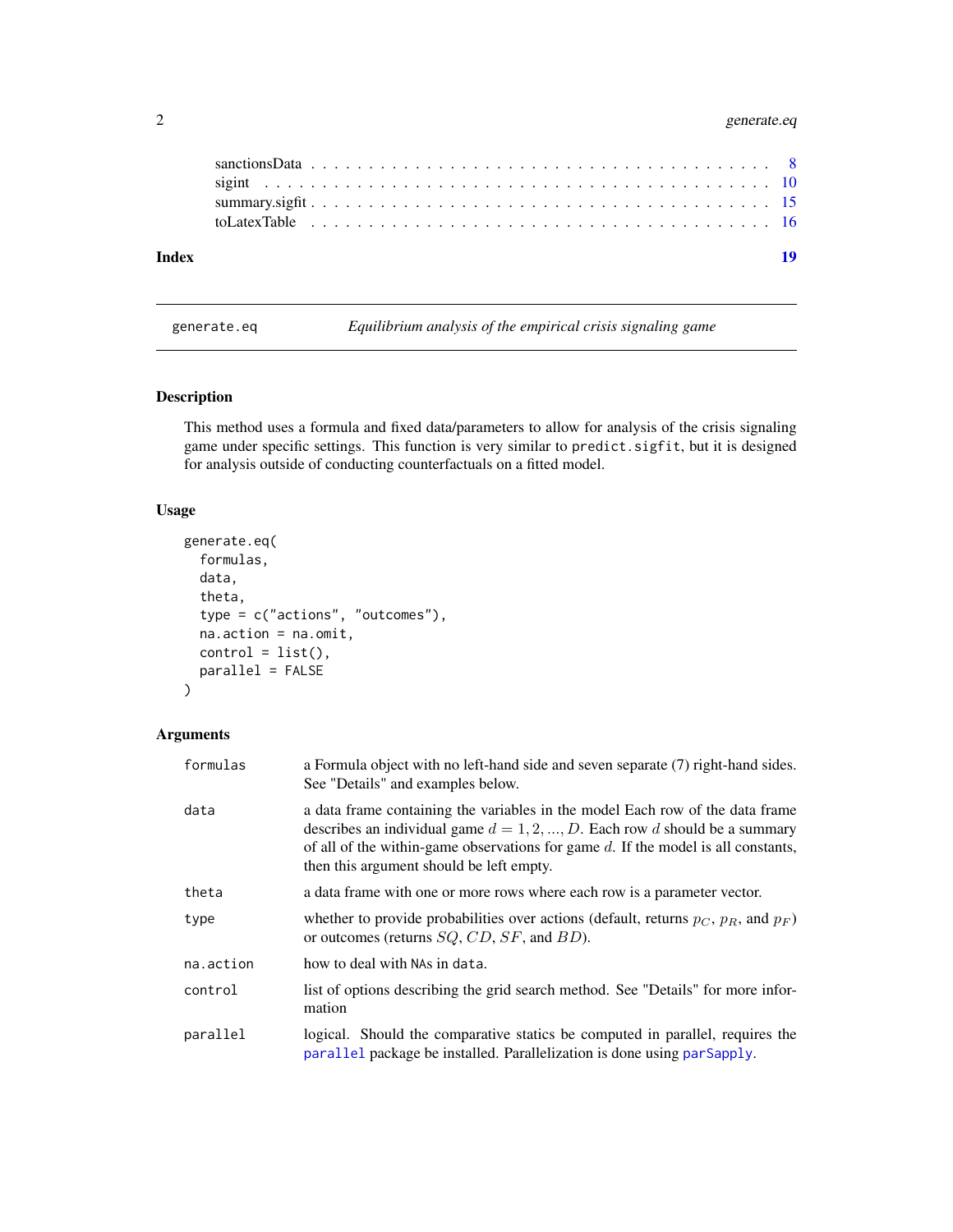#### <span id="page-2-0"></span>generate.eq 3

#### Details

This function is used to consider comparative statics in the crisis signaling game, where the model of interest has pre-defined parameters. As such, it requires, at minimum, a seven-part formula and parameters. How this function behaves has to do with how data and theta are specified.

When the model is all constants (every part of the formula argument is either  $\theta$  or 1), then data is ignored. In these cases, equilibria are computed for every parameter vector, which are supplied as rows in a data frame to theta.

When there is one or more covariate in the model, then a data frame must be supplied to data. In these cases both data or theta must have at least one row. However, only one of these arguments can have multiple rows. In other words, only data or theta may vary, but not both.

For additional implementation details see [predict.sigfit](#page-4-1).

#### Value

An object of class sigProb containing three elements:

predicted data frame of predicted probabilities. The first column of this data frame is called Row, which corresponds to the rows in either model or par. In the event of multiple equilibria, this column allows for mapping data and parameters to all computed equilibria.

model data frame of covariates used to produce the predicted probabilities.

par data frame of parameters used to produce the predicted probabilities.

#### See Also

[plot.sigProb](#page-3-1), [predict.sigfit](#page-4-1)

#### Examples

```
## An example with one covariate
ftest1 <- \sim 0 | #SA
             1 | #VA
             0 | #CB
             1 | #barWA
             x1 | #barWB
             1| #bara
             1 #VB
theta \le - data.frame(VA = 1, barWA = -1.9, barWB = -2.9,
                    barWB1 = 0.1, bara = -1.2, VB = 1data \le data.frame(x1 = seq(from = -1, to = 2, length.out = 101))
test <- generate.eq(ftest1, data = data, theta = theta)
plot(test, prob = "pr")
## An example with all constants
ftest2 <- \sim 0 | #SA
             1 | #VA
             0 | #CB
             1 | #barWA
             1 | #barWB
```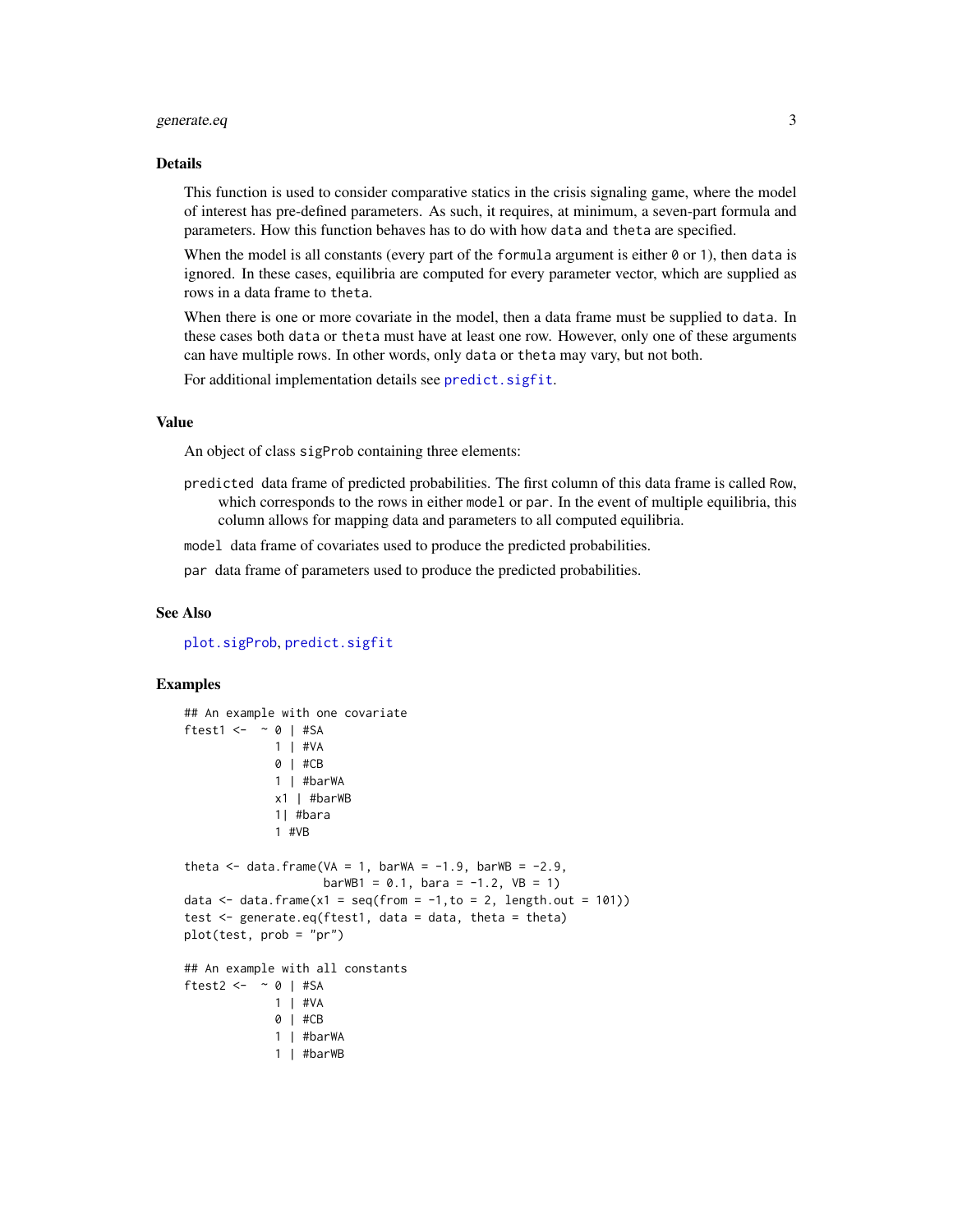```
1 | #bara
             1 #VB
theta \leq data.frame(VA = 1, barWA = -1.9,
                   barWB = seq(-2.9, -2.2, length.out = 15),
                    bara = -1.2,VB = 1)test <- generate.eq(ftest2, theta = theta)
plot(test, prob = "pr")
```
<span id="page-3-1"></span>

```
plot.sigProb Plot predicted probabilities from a sigProb object.
```
#### Description

This method takes a sigProb object produced by [predict.sigfit](#page-4-1) and plots the comparative static(s) of interest.

#### Usage

```
## S3 method for class 'sigProb'
plot(x, prob, xvar, main = "", ylab, xlab, col = "blue", pch = 16, ...)
```
#### Arguments

| an object of class sigProb, which is obtained by using predict. sigfit on a<br>model fit using sigint.                                     |
|--------------------------------------------------------------------------------------------------------------------------------------------|
| A string providing the column name for the column of object \$predicted<br>should be used as the outcome or probability of interest.       |
| A string providing the column name of the column (from either object\$model<br>or object spar) that provides the "x-variable" in the plot. |
| The title of the plot                                                                                                                      |
| The y-axis label                                                                                                                           |
| The x-axis label                                                                                                                           |
| The color of the plot                                                                                                                      |
| An integer or character used to choose the type of points used in the plot                                                                 |
| Additional arguments and graphical parameters used by plot and par                                                                         |
|                                                                                                                                            |

#### See Also

[predict.sigfit](#page-4-1) [generate.eq](#page-1-1) [plot](#page-0-0) [par](#page-0-0)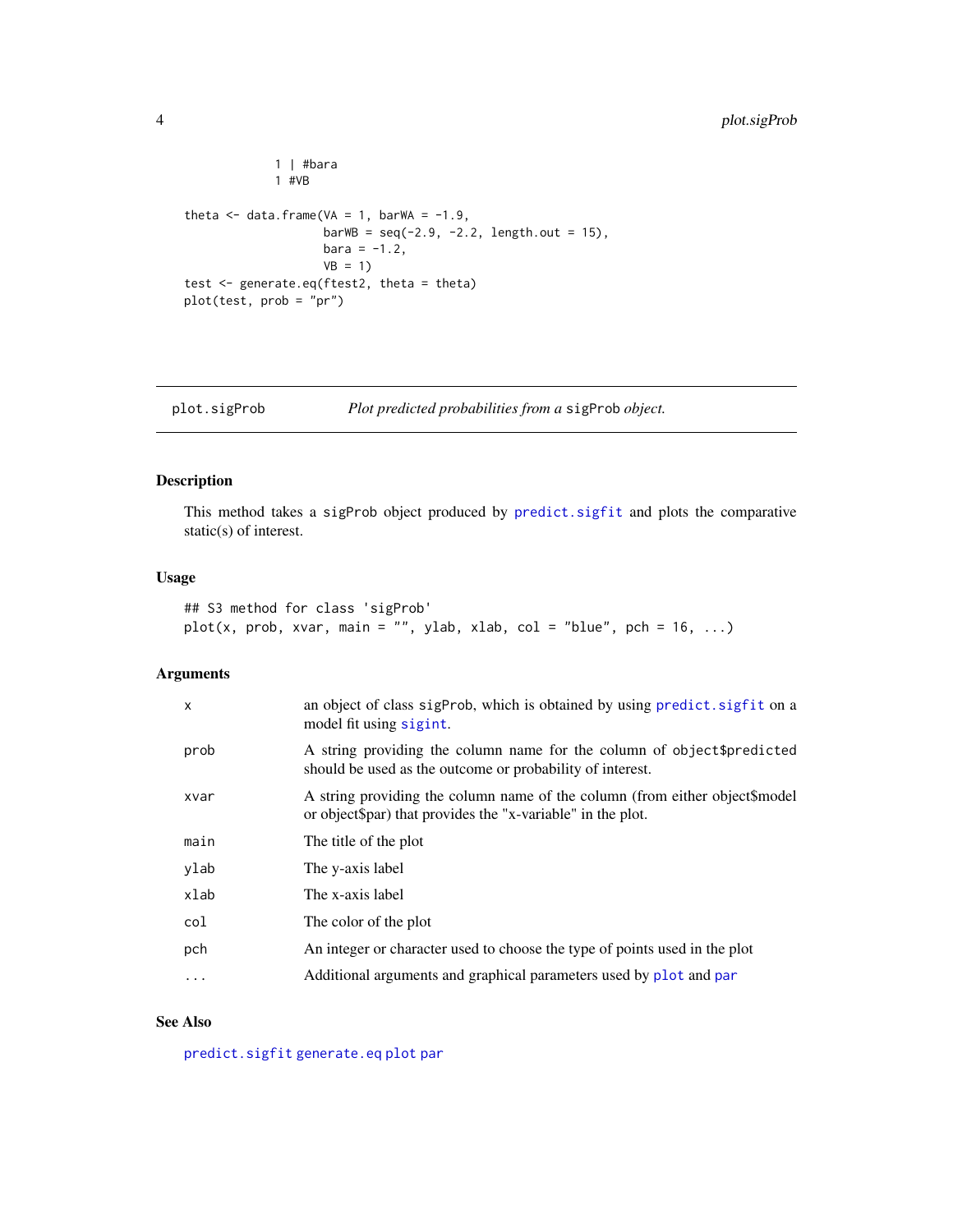#### <span id="page-4-0"></span>predict.sigfit 5

#### Examples

data(sanctionsData)

```
f1 <- sq+cd+sf+bd ~ sqrt(senderecondep) + senderdemocracy + contig + ally -1|#SA
                    anticipatedsendercosts|#VA
                    sqrt(targetecondep) + anticipatedtargetcosts + contig + ally|#CB
                    sqrt(senderecondep) + senderdemocracy + lncaprat | #barWA
                    targetdemocracy + lncaprat| #barWB
                    senderdemocracy| #bara
                    -1#VB
## Outcome probabilities for first five using NPL probabilities
Phat <- list(PRhat=sanctionsData$PRnpl, PFhat=sanctionsData$PFnpl)
fit2 <- sigint(f1, data=sanctionsData, method="pl", phat=Phat)
## comparative static on \bar{a}, compute more precise equilibria with uniroot
new.theta <- data.frame(t(replicate(25, coef(fit2))))
new.theta[,19] <- seq(-6, 0, length=25)
pout <- predict(fit2, newdata=sanctionsData[93,], new.theta=new.theta,
                control=list(gridsize=500))
```

```
plot(pout, prob="pc", ylab="Pr Challenge", xlab="Audience Costs")
```
<span id="page-4-1"></span>predict.sigfit *Predicted probabilities and comparative statics for signaling games*

#### Description

This method uses a fitted model of class sigfit to compute predicted probabilities or comparative statics. Users can provide either new data or a new parameters to generate counterfactuals of interest.

#### Usage

```
## S3 method for class 'sigfit'
predict(
 object,
  newdata,
  new.theta,
  type = c("actions", "outcomes"),
  na.action = na.pass,
  control = list(),
 parallel = FALSE,
  ...
)
```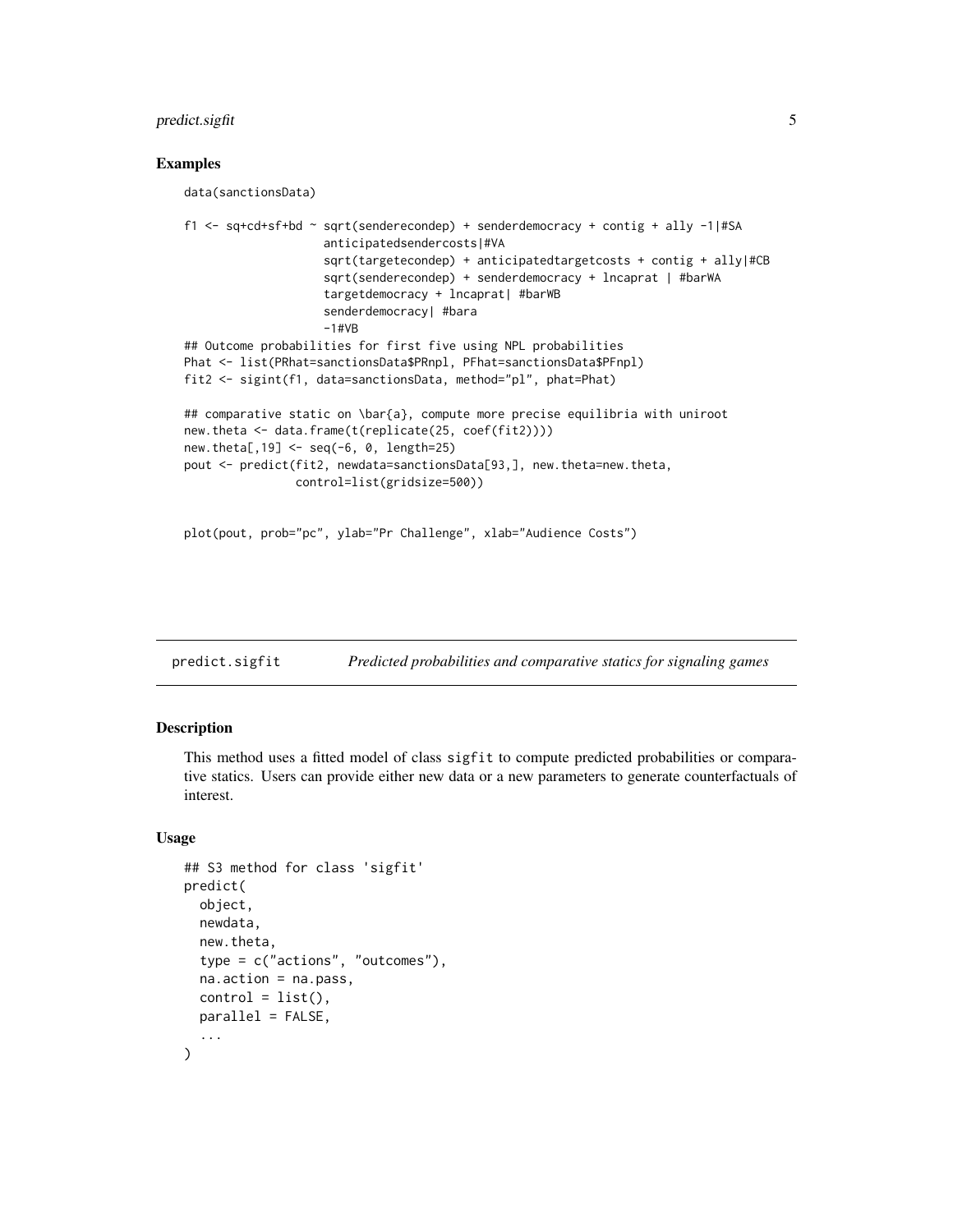#### <span id="page-5-0"></span>**Arguments**

| object    | a fitted model of class sigfit.                                                                                                                                                                                                                                                                                                                                                                                                                                                        |
|-----------|----------------------------------------------------------------------------------------------------------------------------------------------------------------------------------------------------------------------------------------------------------------------------------------------------------------------------------------------------------------------------------------------------------------------------------------------------------------------------------------|
| newdata   | data frame of covariates used to produce the predicted probabilities. If this<br>is left empty, the entire original data set is used. When newdata is specified,<br>new. theta should be either missing (use the coefficients from the sigfit ob-<br>ject) or a one row data frame. See "Details" for more information. As with other<br>predict methods, variable names must match those used to fit the model.                                                                       |
| new.theta | a data frame of alternative parameters for comparative statics. When missing,<br>the coefficients from the object are used. When specified, each row should be<br>a complete parameter vector. If new. the ta is specified, then newdata must be a<br>data frame with only one row. Unlike other predict methods, column names do<br>not matter here. Instead, the columns must be the same order as the coefficients<br>in object. See "Details" and "Examples" for more information. |
| type      | whether to provide probabilities over actions (default, returns $p_C$ , $p_R$ , and $p_F$ )<br>or outcomes (returns $SQ$ , $CD$ , $SF$ , and $BD$ ).                                                                                                                                                                                                                                                                                                                                   |
| na.action | how to deal with NAs in newdata.                                                                                                                                                                                                                                                                                                                                                                                                                                                       |
| control   | list of options describing the grid search method. See "Details" for more infor-<br>mation                                                                                                                                                                                                                                                                                                                                                                                             |
| parallel  | logical. Should the comparative statics be computed in parallel, requires the<br>parallel package be installed. Parallelization is done using parSapply.                                                                                                                                                                                                                                                                                                                               |
| $\cdots$  | Additional arguments (not currently used)                                                                                                                                                                                                                                                                                                                                                                                                                                              |

#### Details

This function is used to consider comparative statics in the crisis signaling game. The model of interest is fit using [sigint](#page-9-1). How this function behaves largely depends on how newdata and new.theta are specified.

When both newdata and new.theta are missing, all equilibria for every observation used to fit the model are computed. These equilibria are then used to calculated either choice probabilities (default, type = "action") the distribution over outcomes (type = "outcomes").

When only newdata is specified, then all equilibria are computed using the data frame in newdata and the coefficients from object. This produces standard comparative statics with respect to observed covariates.

When newdata is specified and new.theta is a one row data frame, then all equilibria are computed using the data frame in newdata and the coefficients from new.theta.

When newdata is a one row data frame and new.theta is specified, then all equilibria are computed using the data frame in newdata and the coefficients from new.theta. This is a comparative static on changing a structural parameter in the model.

If new. the ta has more than one row, then newdata must be specified as a data frame with only one row. Anything else returns an error.

Equilibria are computed using a line search method. The control argument allows for user control over this process. Users can specify a list with the following named elements

gridsize Integer. The number of points considered in the line search (default, 1e4). More points makes it more likely that all equilibria are discovered, but can slow down the search.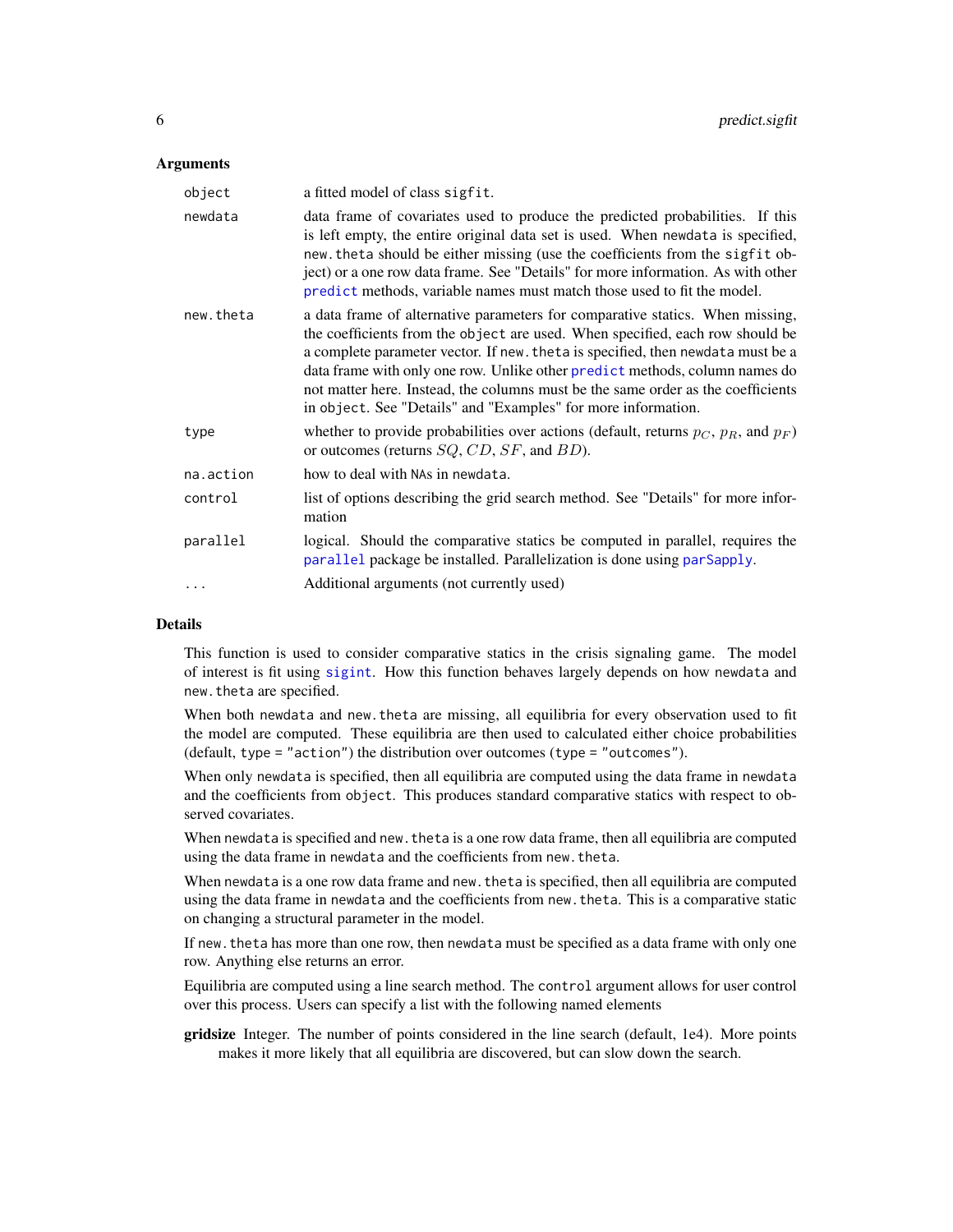- <span id="page-6-0"></span>comp Logical. Should an equilibrium be computed when discovered? When comp = FALSE (default), the mean of the grid points surrounding the equilibrium is used as an approximate solution. When comp = TRUE the function [uniroot](#page-0-0) is called to find a more precise solution to the equilibrium constraint problem.
- tol Numeric. When comp = TRUE, this is the tolerance used by [uniroot](#page-0-0).

When dealing with a larger problem, such as computing all equilibria for every observation, it can be helpful to parallelize process. If the user has the (suggested) [parallel](#page-0-0) package, then the option parallel = TRUE will use the function [parSapply](#page-0-0) is used.

#### Value

An object of class sigProb containing three elements:

- predicted data frame of predicted probabilities. The first column of this data frame is called Row, which corresponds to the rows in either model or par. In the event of multiple equilibria, this column allows for mapping data and parameters to all computed equilibria.
- model data frame of covariates used to produce the predicted probabilities.

par data frame of parameters used to produce the predicted probabilities.

#### See Also

[plot.sigProb](#page-3-1), [generate.eq](#page-1-1)

#### Examples

```
data(sanctionsData)
f1 <- sq+cd+sf+bd ~ sqrt(senderecondep) + senderdemocracy + contig + ally -1|#SA
                    anticipatedsendercosts|#VA
                    sqrt(targetecondep) + anticipatedtargetcosts + contig + ally|#CB
                    sqrt(senderecondep) + senderdemocracy + lncaprat | #barWA
                    targetdemocracy + lncaprat| #barWB
                    senderdemocracy| #bara
                    -1#VR
## Using Nested-Pseudo Likelihood with default first stage
## Not run:
fit1 <- sigint(f1, data=sanctionsData, npl.trace=TRUE)
p.out <- predict(fit2, parallel=TRUE) #fitted choice probabilites for all observations
## End(Not run)
## Outcome probabilities for first five using PL method
Phat <- list(PRhat=sanctionsData$PRhat, PFhat=sanctionsData$PFhat)
fit2 <- sigint(f1, data=sanctionsData, method="pl", phat=Phat)
p1 <- predict(fit2, newdata=sanctionsData[1:5,], type="outcome")
## comparative static on \bar{a}, compute more precise equilibria with uniroot
new.theta <- data.frame(t(replicate(25, coef(fit2))))
new.theta[,19] <- seq(-6, 0, length=25)
p2 <- predict(fit2, newdata=sanctionsData[1,], new.theta=new.theta, control=list(comp=TRUE))
```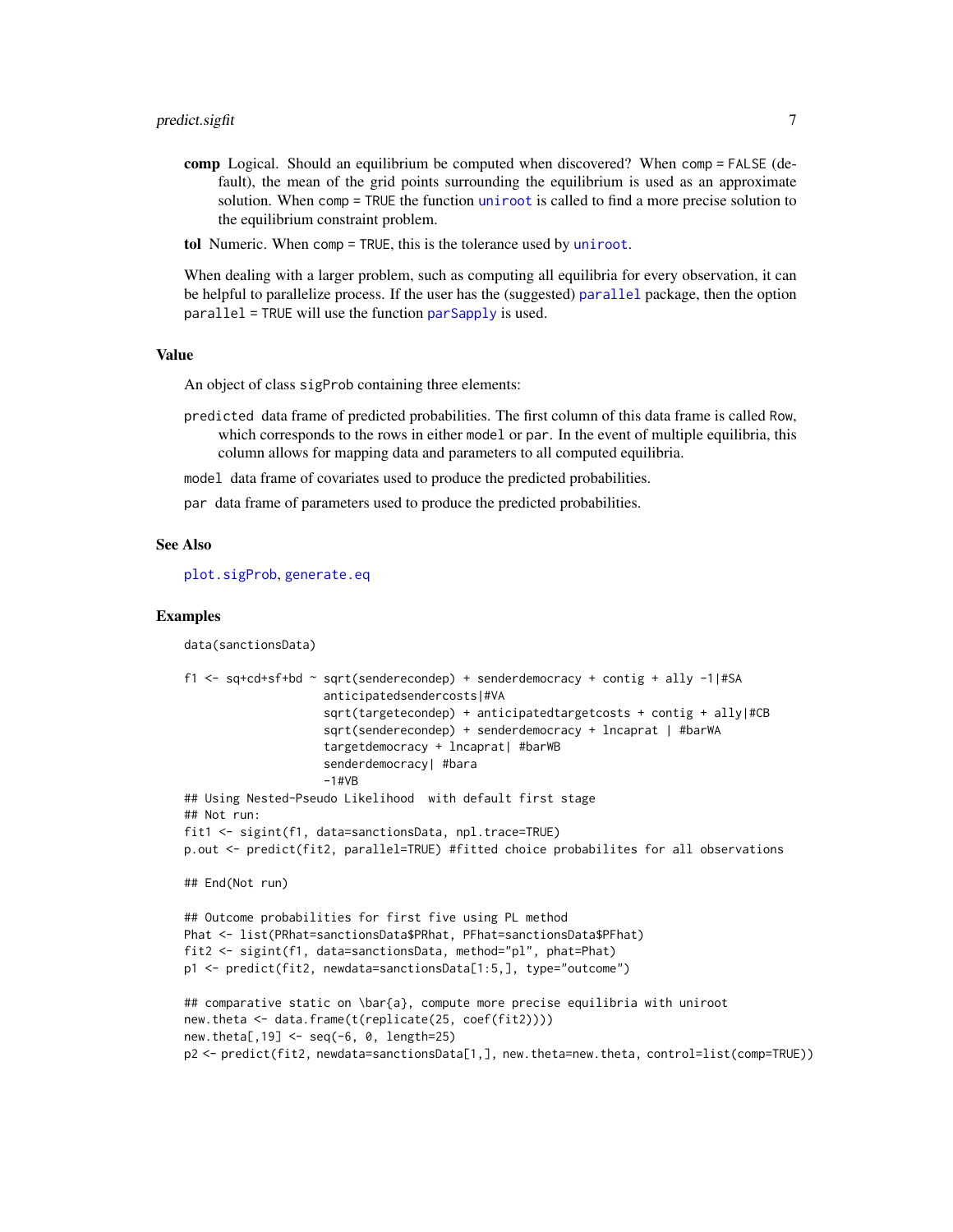<span id="page-7-1"></span><span id="page-7-0"></span>print.summary.sigfit *Print the summary table for a* sigfit *object.*

#### Description

Prints the summary regression table for a model fitted with [sigint](#page-9-1).

#### Usage

```
## S3 method for class 'summary.sigfit'
print(x, \ldots)
```
#### Arguments

| $\boldsymbol{\mathsf{x}}$ | a summary.sigfit object.                  |
|---------------------------|-------------------------------------------|
| $\cdots$                  | Additional arguments (not currently used) |

#### Details

Prints the standard regression results table from a fitted strategic model, along with the log-likelihood and number of games used in estimation.

#### Description

Dataset on economic sanctions threats and outcomes from 1970-2000

#### Usage

data(sanctionsData)

#### Details

These data were compiled using the Threat and Imposition of Sanctions (TIES), data project (Morgan, Bapat, and Kobayashi 2014), with additional data from the Correlates of War (COW), and Polity IV datasets. See Crisman-Cox and Gibilisco (2018) for more information. The unit of observation is the dyad-decade, and the variables are:

gameID A dyad-decade identifier composed of COW country codes and the decade observed.

dyadID A dyad identifier composed of COW country codes

tenyear The observed decade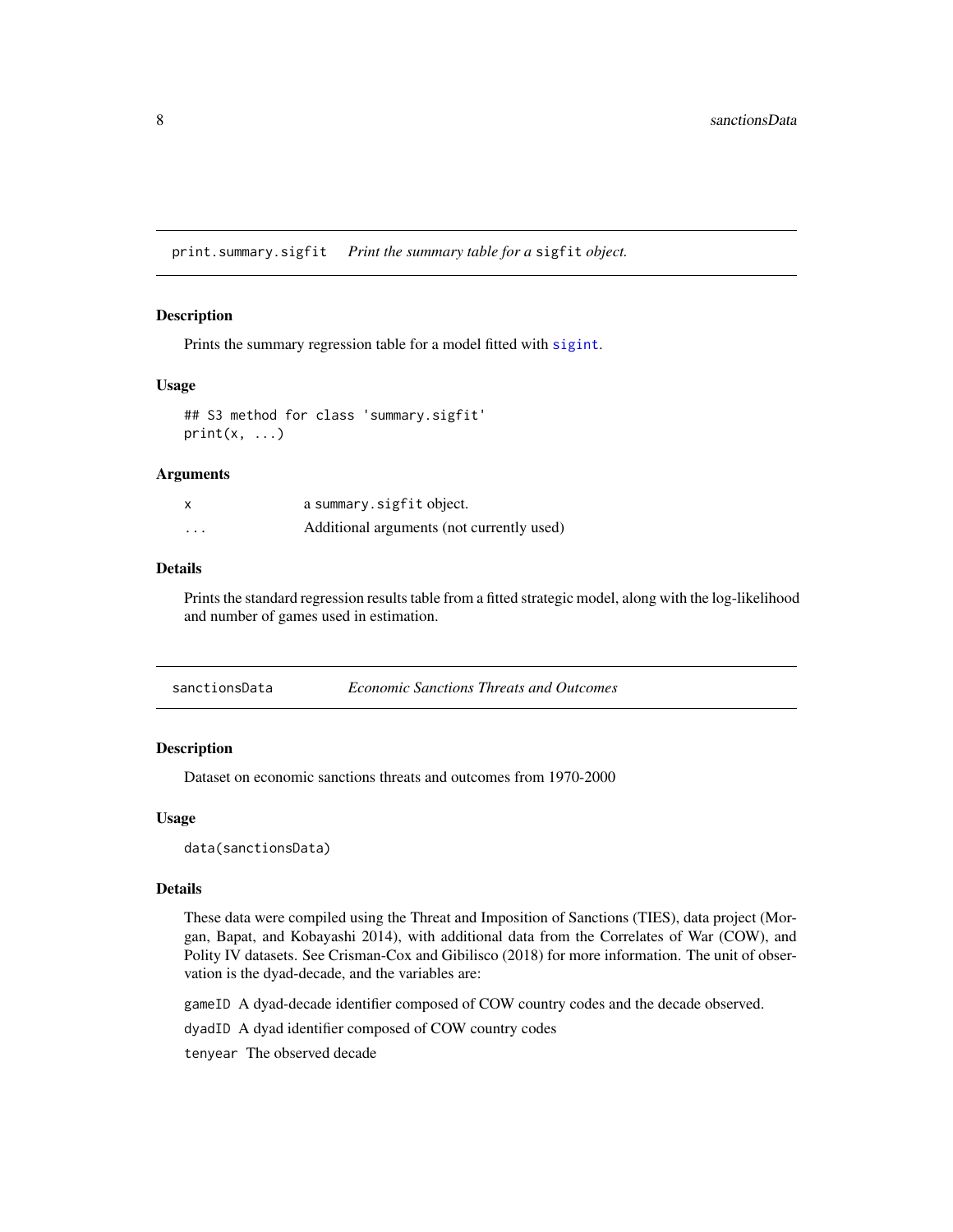#### <span id="page-8-0"></span>sanctionsData 9

code1 Challenger's COW code code2 Target's COW code sq The number of status quo observations in this dyad decade cd The number of times that the game ends with Challenge-Concede (Outcome  $CD$ ) sf The number of times that the game ends with Challenge-Resist -Stand Firm (Outcome  $SF$ ) bd The number of times that the game ends with Challenge-Resist-Back Down (Outcome BD) senderecondep Challenger's economic dependence (dyadic trade / Challenger's GDP per capita) senderdemocracy Challenger's Polity score contig Contiguity between states ally Are these state allied? (indicator) anticipatedsendercosts The Challenger's anticipated costs for enacting sanctions anticipatedtargetcosts The Target's anticipated costs for being sanctions targetecondep Target's economic dependence (dyadic trade / Target's GDP per capita) lncaprat Ratio of the Challenger's military capability to the Target's (logged) targetdemocracy Target's Polity score PRhat Estimated probability that the Target resists a challenge (fit using a random forest) PFhat Estimated probability that the Challenger stands firm given that it challenged (fit using a random forest)

- PRnpl Estimated probability that the Target resists a challenge (taken from the last stage of NPL iteration)
- PFnpl Estimated probability that the Challenger stands firm given that it challenged (taken from the last stage of NPL iteration)

#### References

Barbieri, Katherine, Omar M. G. Keshk, and Brian Pollins. 2009. "TRADING DATA: Evaluating our Assumptions and Coding Rules." Conflict Management and Peace Science. 26(5): 471-491.

Casey Crisman-Cox and Michael Gibilisco. 2018. "Estimating Signaling Games in International Relations: Problems and Solutions." Unpublished Manuscript.

Gibler, Douglas M. 2009. International military alliances, 1648-2008. CQ Press.

Marshall, Monty G., and Keith Jaggers. 2013. "Polity IV Project." [http://www.systemicpeace.](http://www.systemicpeace.org/polity/polity4.htm) [org/polity/polity4.htm](http://www.systemicpeace.org/polity/polity4.htm).

Morgan, T. Clifton, Navin Bapat, and Yoshi Kobayashi. 2014. "The Threat and Imposition of Sanctions: Updating the TIES dataset." Conflict Management and Peace Science 31(5): 541-558.

Singer, J. David, Stuart Bremer, and John Stuckey. 1972. "Capability Distribution, Uncertainty, and Major Power War, 1820-1965." in Bruce Russett (ed) Peace, War, and Numbers, Beverly Hills: Sage, 19-48.

Stinnett, Douglas M., Jaroslav Tir, Philip Schafer, Paul F. Diehl, and Charles Gochman. 2002. "The Correlates of War Project Direct Contiguity Data, Version 3." Conflict Management and Peace Science 19(2):58-66.

#### See Also

[sigint](#page-9-1)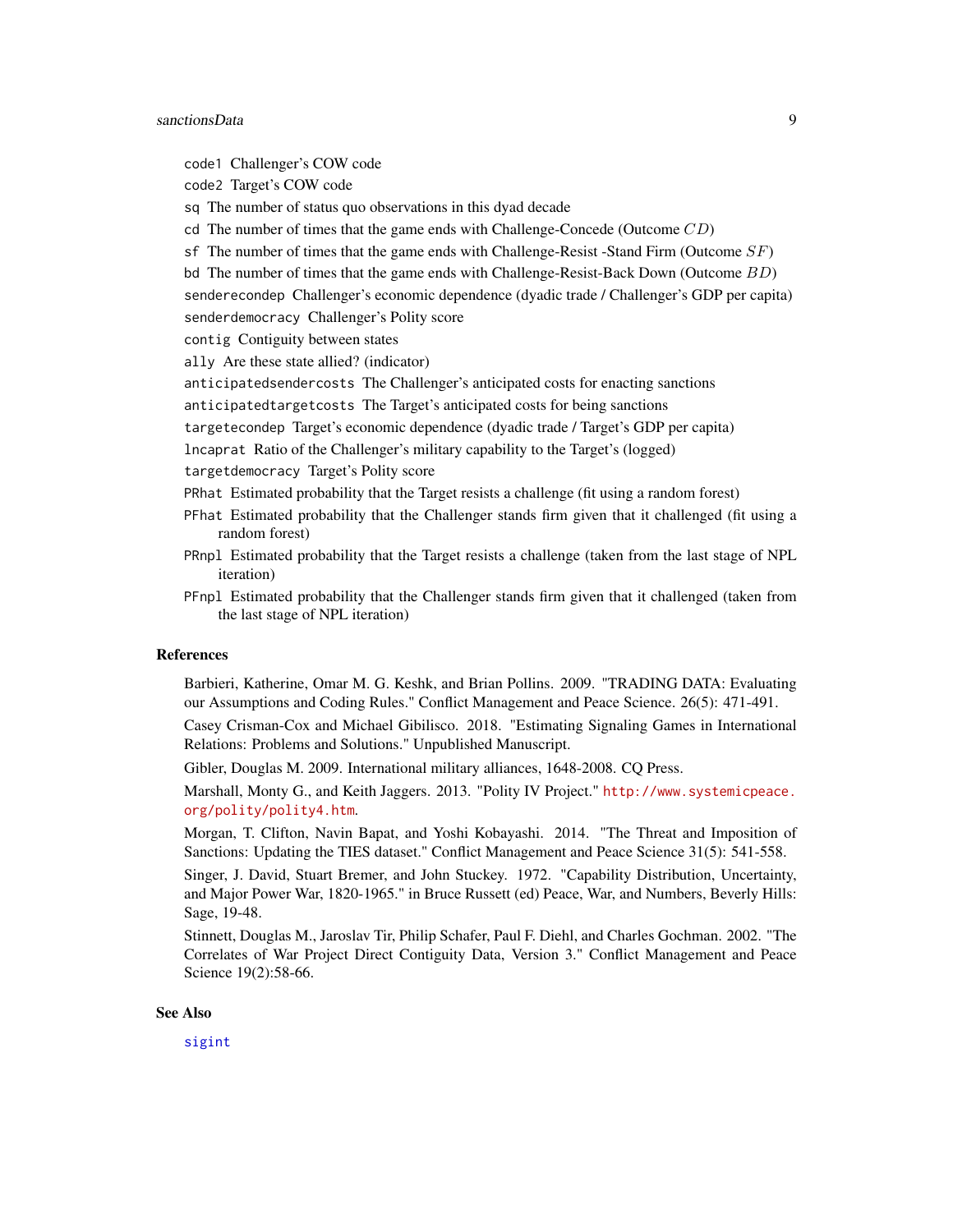<span id="page-9-1"></span><span id="page-9-0"></span>sigint *Estimating the parameters of the canonical discrete crisis bargaining game.*

#### Description

This function fits the Lewis and Schultz (2003) model to data using either the pseudo-likelihood (PL) or nested-pseudo likelihood (NPL) method from Crisman-Cox and Gibilisco (2018). Throughout, we refer to the data as containing  $D$  games, where each game is observed one or more times.

#### Usage

```
sigint(
  formulas,
  data,
  subset,
 na.action,
  fixed.par = list(),
 method = c("npl", "pl"),
 npl.maxit = 25,
 npl.tol = 1e-07,
 npl.trace = FALSE,
  start.beta,
 maxlik.method = "NR",
 phat,
 phat.formulas,
 pl.vcov = FALSE,
 phat.vcov,
  seed = 12345,maxlik.options = list()
)
```
#### Arguments

| formulas  | a Formula object four variables on the left-hand side and seven (7) separate<br>right-hand sides. See "Details" and examples below.                                                                                                                                      |
|-----------|--------------------------------------------------------------------------------------------------------------------------------------------------------------------------------------------------------------------------------------------------------------------------|
| data      | a data frame containing the variables used to fit the model. Each row of the data<br>frame describes an individual game $d = 1, 2, , D$ . Each row d should be a<br>summary of all of the within-game observations for game $d$ . See "Details" for<br>more information. |
| subset    | an optional logical expression to specify a subset of observations to be used in<br>fitting the model.                                                                                                                                                                   |
| na.action | how do deal with missing data (NAs). Defaults to the nation setting of<br>options (typically na.omit).                                                                                                                                                                   |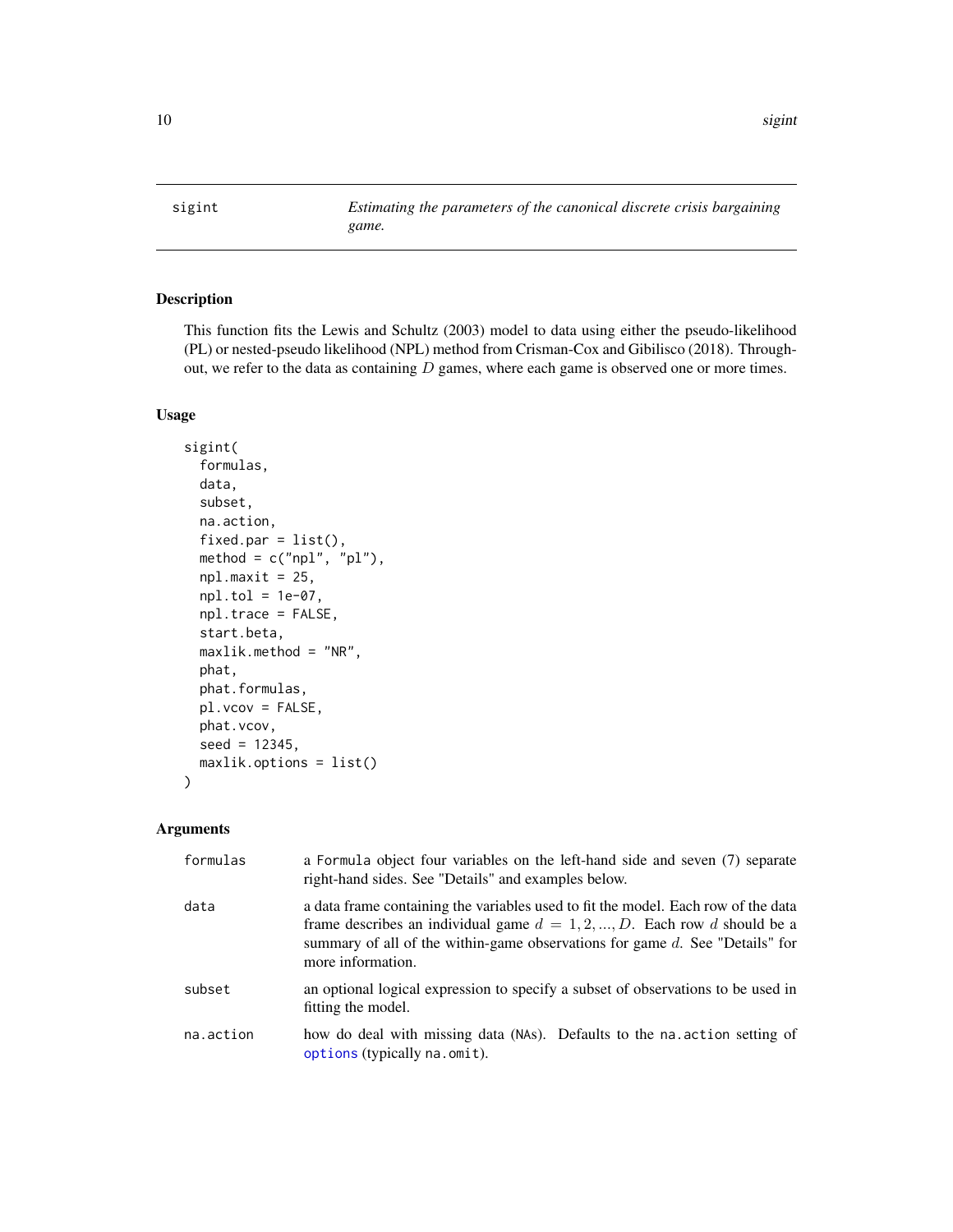#### <span id="page-10-0"></span>sigint the state of the state of the state of the state of the state of the state of the state of the state of the state of the state of the state of the state of the state of the state of the state of the state of the sta

| fixed.par     | a list with up to seven (7) named elements for normalizing payoffs to non-zero<br>values. Names must match a payoff name as listed in "Details." Each named<br>element should contain a single number that is the fixed (not estimated) value<br>of that payoff. For example, to fix each side's victory-without-fighting payoff to<br>1 use fixed.par=list(VA=1,VB=1) and set their portions of the formulas to<br>zero. To normalize a payoff to zero, you only need to specify it has a zero in the<br>formulas. |
|---------------|---------------------------------------------------------------------------------------------------------------------------------------------------------------------------------------------------------------------------------------------------------------------------------------------------------------------------------------------------------------------------------------------------------------------------------------------------------------------------------------------------------------------|
| method        | whether to use the nested-pseudo-likelihood ("np1", default) or the pseudo-<br>likelihood method for fitting the model. See "Details" for more information.                                                                                                                                                                                                                                                                                                                                                         |
| npl.maxit     | maximum number of outer-loop iterations to be used when fitting the NPL. See<br>"Details" for more information.                                                                                                                                                                                                                                                                                                                                                                                                     |
| npl.tol       | Convergence criteria for the NPL. When the estimates change by less than this<br>amount, convergence is considered successful.                                                                                                                                                                                                                                                                                                                                                                                      |
| npl.trace     | logical. Should the NPL's progress be printed to screen?                                                                                                                                                                                                                                                                                                                                                                                                                                                            |
| start.beta    | starting values for the model coefficients as a single vector. If missing, ran-<br>dom values are drawn from a normal distribution with mean zero and standard<br>deviation 0.05.                                                                                                                                                                                                                                                                                                                                   |
| maxlik.method | method used by maxLik to fit the model. Default is Newton-Raphson ("NR").<br>See maxLik for additional details. At this time only "NR", "BFGS", and "Nelder-Mead"<br>are available.                                                                                                                                                                                                                                                                                                                                 |
| phat          | a list containing two vectors: PRhat and PFhat. These are the first-stage esti-<br>mates that $B$ resists a threat and that $A$ follows through on a threat, respectively.<br>If missing, they will be estimated by a randomForest with default options. See<br>"Details" for more information.                                                                                                                                                                                                                     |
| phat.formulas | if phat are missing, you can supply formulas to estimate them. Should be a<br>Formulas object containing no left-hand side and 1-2 right hand sides. If one<br>right-hand side is given, the same covariates are used to estimate both PRhat<br>and PFhat. Otherwise, the first RHS is used to generate PRhat, while the second<br>RHS generates PFhat. If no formulas are provided and phat is missing, all the<br>covariates used in formulas argument and used here. See "Details" for more<br>information.      |
| pl.vcov       | number of bootstrap iterations to generate phat. vcov. If less than 0 or FALSE<br>(default), the pseudo-likelihood covariance is not estimated. Only used if method<br>$=$ "pl".                                                                                                                                                                                                                                                                                                                                    |
| phat.vcov     | a covariance matrix for the estimates PRhat and PFhat. If missing and pl. vcov<br>= TRUE and phat is missing, it will be estimated by bootstrapping the random<br>forest used to fit phat.                                                                                                                                                                                                                                                                                                                          |
| seed          | integer. Used to set the seed for the random forest and for drawing the the<br>starting values. The PL can be sensitive to starting value, so this makes results<br>reproducible. The NPL is less sensitive, but we always recommend checking<br>the first order conditions.                                                                                                                                                                                                                                        |
|               |                                                                                                                                                                                                                                                                                                                                                                                                                                                                                                                     |

maxlik.options a list of options to be passed to [maxLik](#page-0-0) for fitting the model.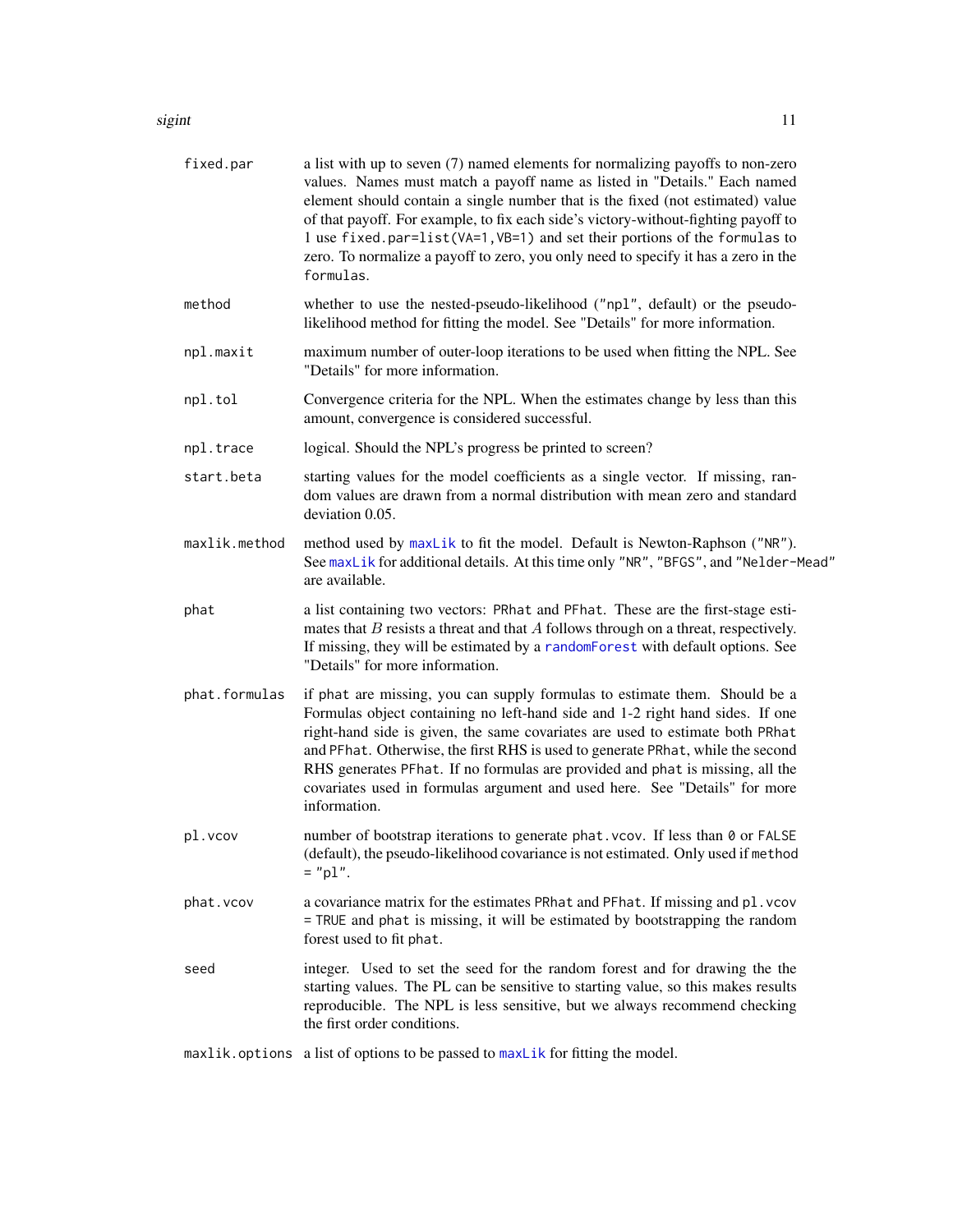#### Details

The model corresponds to an extensive-form, discrete-crisis-bargaining game from Lewis and Schultz (2003):



If A chooses not to challenge B, then the game ends at the leftmost node  $(SQ)$  and payoffs are  $S_A$ and 0 to players  $A$  and  $B$ , respectively. If  $A$  challenges  $B$ ,  $B$  can concede or resist. If  $B$  concedes, the game ends at CD with payoffs  $V_A$  and  $C_B$ . However, if B resists, A decides to stand firm, which ends the game at SF with payoffs  $W_A + \epsilon_A$  and  $W_B + \epsilon_B$ . Finally, if A decides to back down in the face of  $B$ 's resistance, then the game ends at the rightmost node  $BD$ , with payoffs  $a + \epsilon_a$  and  $V_B$ .

The seven right-hand formulas that are specified in the formula argument correspond to the regressors to be placed in  $S_A$ ,  $V_A$ ,  $C_B$ ,  $W_A$ ,  $W_B$ ,  $a$ , and  $V_B$ , respectively. The model is unidentified if any regressor (including a constant term) is included in all the formulas for each player (Lewis and Schultz 2003). Often the easiest way to meet this requirement is set one formula per player to 0. When an identification problem is detected, an error is issued. For example, the syntax for the formula argument could be:

formulas = sq + cd + sf + bd ~ x1 + 0 | x2 | x2 | x1 + x2 | x1 | 1 | 0)

Where:

- sq + cd + sf + bd are the tallies of how many times each outcome is observed for each observation. When the game is only observed once, that observation will be a 1 and three 0s. When the game is observed multiple times, these variables should count the number of times each outcome is observed. They need to be in the order of SQ, CD, SF, BD.
- $S_A$  is a function of the variable x1 and no constant term.
- $V_A$  is a function of the variable x2 and a constant term.
- $C_B$  is a function of the variable x2 and a constant term.
- $W_A$  is a function of the variables x1, x2 and a constant term.
- $W_B$  is a function of the variable x1 and a constant term.
- $a$  is a constant term.
- $V_B$  is fixed to 0 (or a non-zero value set by fixed.par.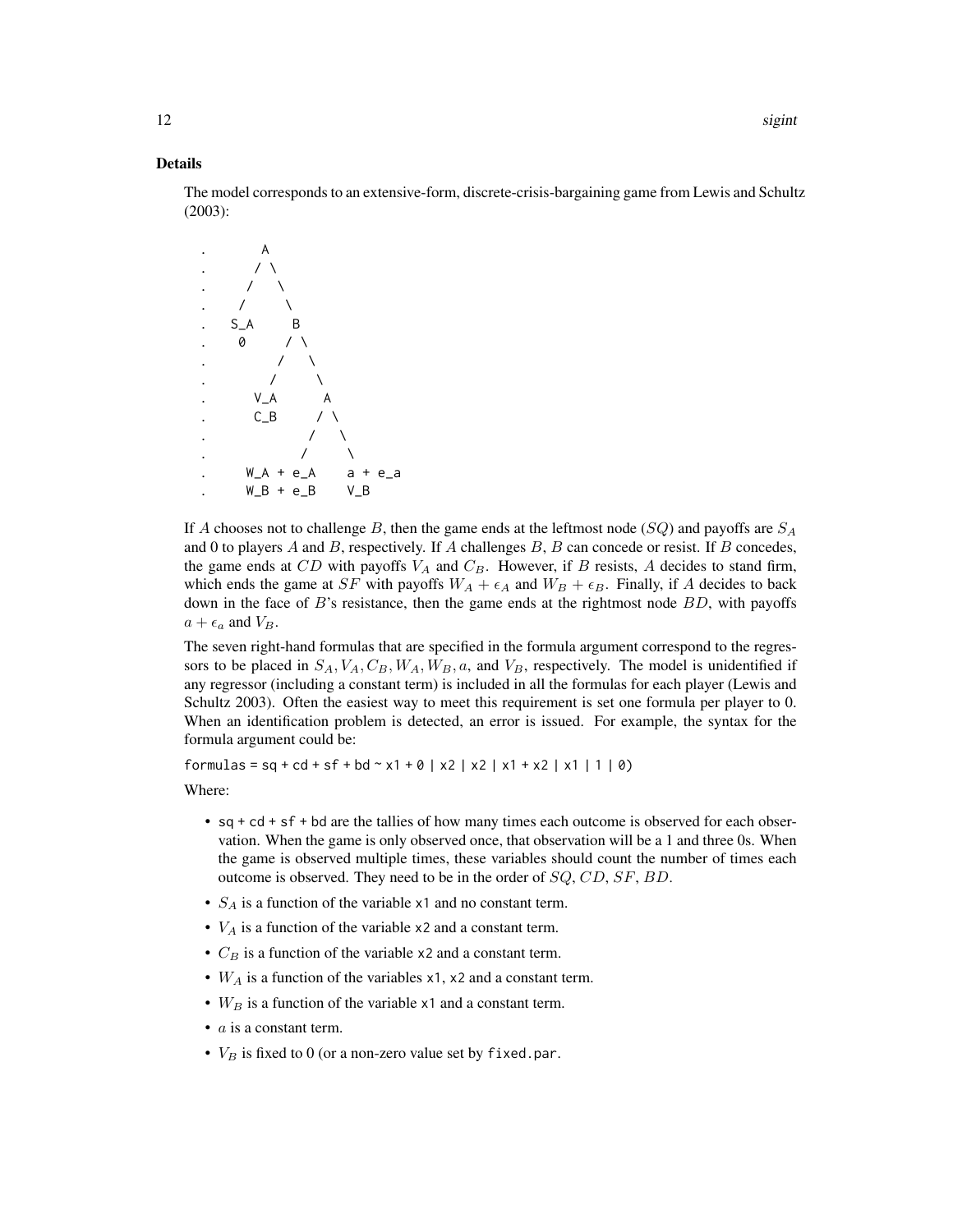#### <span id="page-12-0"></span>sigint the state of the state of the state of the state of the state of the state of the state of the state of the state of the state of the state of the state of the state of the state of the state of the state of the sta

Each row of the data frame should be a summary of the covariates and outcomes associated with that particular game. When each game is observed only once, then this will resemble an ordinary dyad-time data frame. However, if there are multiple observations per game, then each row should be a summary of all the data associated with that game. For example, if there are  $D$  games in the data, where each is observed  $T_d$  times, then the data frame should have  $D$  rows. The four columns making up the dependent variable will denote the frequencies of each outcome for game  $d$ , such that  $sq_d + cd_d + sf_d + bd_d = T_d$ . The covariates in row d should be summary statistics for the exogenous variables (e.g., mean, median, mode, first observation).

The model is first fit using a pseudo-likelihood estimator. This approach requires first stage estimation of the probability that  $B$  resists and the probability that  $A$  fights conditional on  $B$  choosing to resist. These first stage estimates should be flexible and we recommend that users fit a flexible semi-parametric or non-parametric model to produce them. If these estimates are produced by the analyst prior to using this function, then they can be provided by providing a list to the phat argument. This list should contain two named elements

- PRhat is the probability that  $B$  resists. This should be a vector of probabilities with one estimated probability for each observation.
- PFhat is the probability that A stands firm conditional on B resisting. This should be a vector of probabilities with one estimated probability for each observation.

If the user leaves the phat argument empty, then these first-stage estimates are produced internally using the [randomForest](#page-0-0) function. Users wanting to use the random forest, can supply a formula for it using the argument phat.formulas. This argument can take a formula with nothing on the left-hand side and 1-2 right-hand sides. If two right-hand sides are provided then the first is used to generate PRhat, and the second is used for PFhat. If only one right-hand side is provided, it is used for both. Some examples:

- phat. formulas  $= \gamma x_1 + x_2$  predict PRhat and PF hat using x1 and x2.
- phat.formulas =  $\sim x1 + x2$  |  $x1 + x2$  predict PRhat and PFhat using x1 and x2
- phat. formulas =  $\sim x1 + x2$  | x1 predict PRhat using x1 and x2, but predict PFhat using only x1.

If both phat and phat.formula are missing, then a random forest is fit using all the exogenous variables listed in the formulas argument

If method = "npl", then estimation continues. For each iteration of the NPL, the estimates of PRhat and PFhat are updated by one best-response iteration using the current parameter estimates. The model is then refit using these updated choice probabilities. This process continues until the maximum absolute change in parameters and choice probabilities is less than  $npl$ . tol (default,  $1e-7$ ), or the number of outer iterations exceeds npl.maxit (default, 25). In the latter case, a warning is produced.

If pseudo-likelihood (method="pl") is used, then pl. vcov is checked. There are four possibilities here:

- pl.vcov = FALSE (default), then no covariance matrix or standard errors are returned, only the point estimates.
- pl.vcov > 0 and phat.vcov is supplied, then phat.vcov is used to estimate the PL's covariance matrix.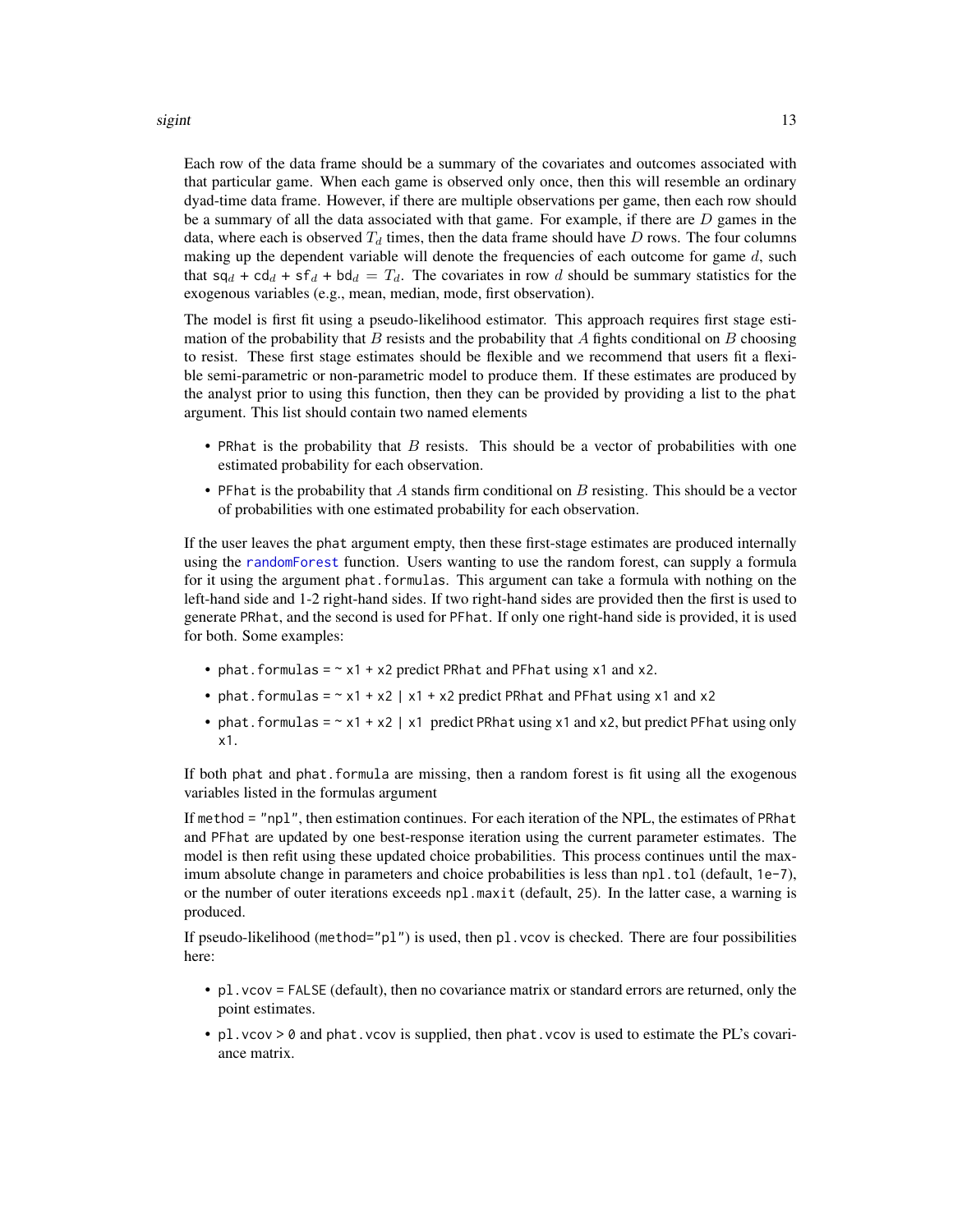- pl. vcov >  $\theta$ , phat. vcov is missing, and phat is missing, then the random forest used to estimate PRhat and PFhat is bootstrapped (simple, nonparametric bootstrap) pl. vcov times.
- pl. vcov > 0, phat. vcov is missing, and phat is not missing, then an error is returned.

#### Value

An object of class sigfit, containing:

coefficients A vector of estimated model parameters.

vcov Estimated variance-covariance matrix. When pl.vcov = FALSE, this slot is omitted.

utilities Each actor's utilities at the estimated values.

fixed.par The fixed utilities if specified in the call.

logLik Final log-likelihood value of the model.

gradient First derivative values at the estimated parameters.

Phat List of two elements

- PRhat The first stage estimates of the probability that  $B$  resists (method = "p1") or the final estimates that  $B$  resists (if method = "npl")
- PFhat The first stage estimates of the probability that  $\vec{A}$  stands firms given that  $\vec{A}$  challenged (method = "pl") or the final estimates that A stands firms given that A challenged  $(if method = "np1")$

Note that PRhat will only be an equilibrium if method = "npl" and the NPL convergences

user.phat Logical. Did the user provide phat?

start.beta The vector of starting values used in the PL optimization.

call The call used to produce the object.

model The data frame used to fit the model.

method The method ("pl" or "npl") used to fit the model.

maxlik.method The optimization used by maxLik to fit the model.

maxlik.code The convergence code returned by maxLik.

maxlik.message The convergence message returned by maxLik.

Additionally, when method = "npl", the following are also included in the sigfit object.

npl.iter Number of best response iterations used in fitting the NPL.

- npl.eval Maximum difference between the parameters at the last two NPL iterations. If the NPL method converged, this should be less than npl.tol specified in the function call.
- eq.constraint Maximum equilibrium constraint violation.

#### References

Casey Crisman-Cox and Michael Gibilisco. 2019. "Estimating Signaling Games in International Relations: Problems and Solutions." *Political Science Research and Methods*. Online First.

Jeffrey B. Lewis and Kenneth A. Schultz. 2003. "Revealing Preferences: Empirical Estimation of a Crisis Bargaining Game with Incomplete Information." *Political Analysis* 11:345–367.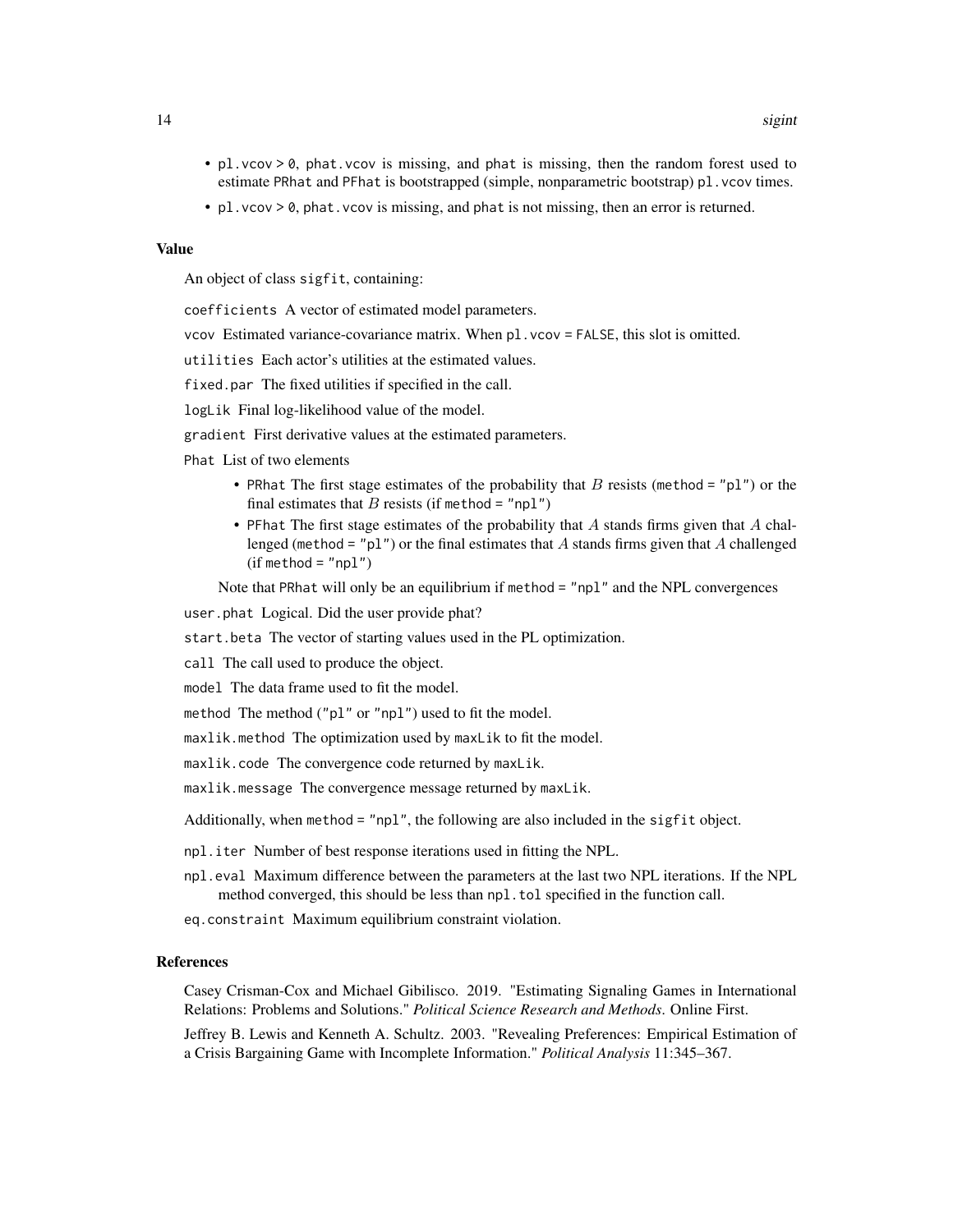#### <span id="page-14-0"></span>summary.sigfit 15

#### Examples

```
data("sanctionsData")
f1 <- sq+cd+sf+bd ~ sqrt(senderecondep) + senderdemocracy + contig + ally -1|#SA
                    anticipatedsendercosts|#VA
                    sqrt(targetecondep) + anticipatedtargetcosts + contig + ally|#CB
                    sqrt(senderecondep) + senderdemocracy + lncaprat | #barWA
                    targetdemocracy + lncaprat| #barWB
                    senderdemocracy| #bara
                    -1#VB
## Using Nested-Pseudo Likelihood with default first stage
## Not run:
fit1 <- sigint(f1, data=sanctionsData, npl.trace=TRUE)
summary(fit1)
## End(Not run)
## Using Pseudo Likelihood with user supplied first stage
Phat <- list(PRhat=sanctionsData$PRnpl, PFhat=sanctionsData$PFnpl)
fit2 <- sigint(f1, data=sanctionsData, method="pl", phat=Phat)
summary(fit2)
## Using Pseudo Likelihood with user made first stage and user covariance
## SIGMA is a bootstrapped first-stage covariance matrix (not provided)
## Not run:
fit3 <- sigint(f1, data=sanctionsData, method="pl", phat=Phat, phat.vcov=SIGMA, pl.vcov=TRUE)
summary(fit3)
## End(Not run)
## Using Pseudo Likelihood with default first stage and
## bootstrapped standard errors for the first stage covariance
## Not run:
fit4 <- sigint(f1, data=sanctionsData, method="pl", pl.vcov=25)
summary(fit4)
## End(Not run)
```
summary.sigfit *Summarize a fitted crisis signaling model*

#### **Description**

The default method for summarizing a sigfit object.

#### Usage

```
## S3 method for class 'sigfit'
summary(object, vcov, ...)
```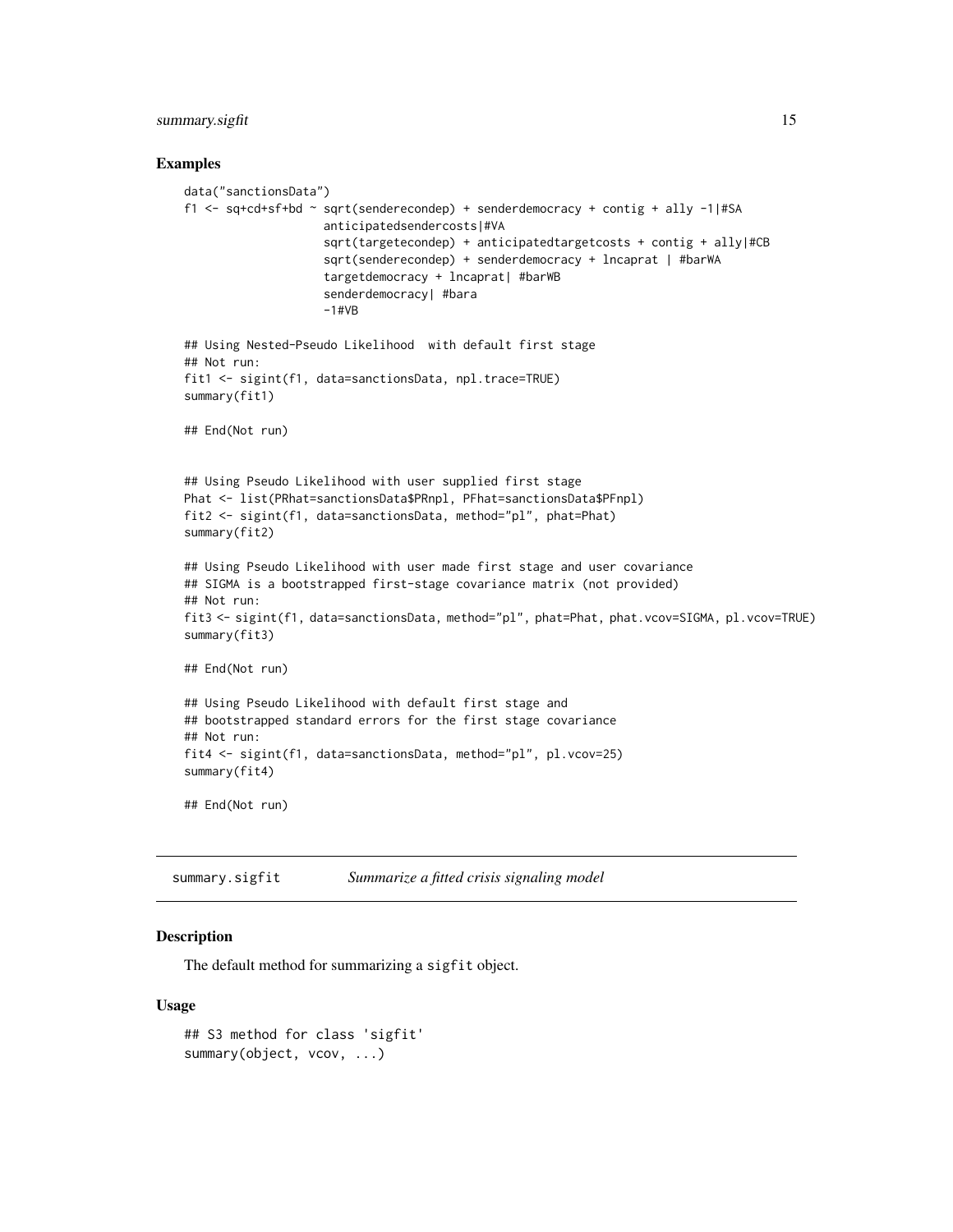#### <span id="page-15-0"></span>Arguments

| object                  | a fitted model of class sigfit            |
|-------------------------|-------------------------------------------|
| <b>VCOV</b>             | a substitute variance covariance matrix   |
| $\cdot$ $\cdot$ $\cdot$ | Additional arguments (not currently used) |

#### Details

Forms a block regression results table from fitted crisis signaling model.

#### Value

An object of class summary.sigfit. This object contains the information needed to print the summary

#### See Also

[print.summary.sigfit](#page-7-1).

toLatexTable *Export a* sigfit *object into paper-ready LaTeX table*

#### Description

This method converts one or more fitted models of class sigfit into a publication-ready LaTeX table. This conversion is performed by reformatting the models into a format that is fed to [xtable](#page-0-0), which generates the actual LaTeX code.

#### Usage

```
toLatexTable(
  ...,
  se.list,
  stars = c("default", "all", "none"),
  caption = ",
 label,
  align,
 digits = 2,
  se.note = "Standard errors in parenthesis",
 order,
  covariate.labels,
 model.names,
 dep.varnames,
 k = 1,
 print.xtable.options = list()
)
```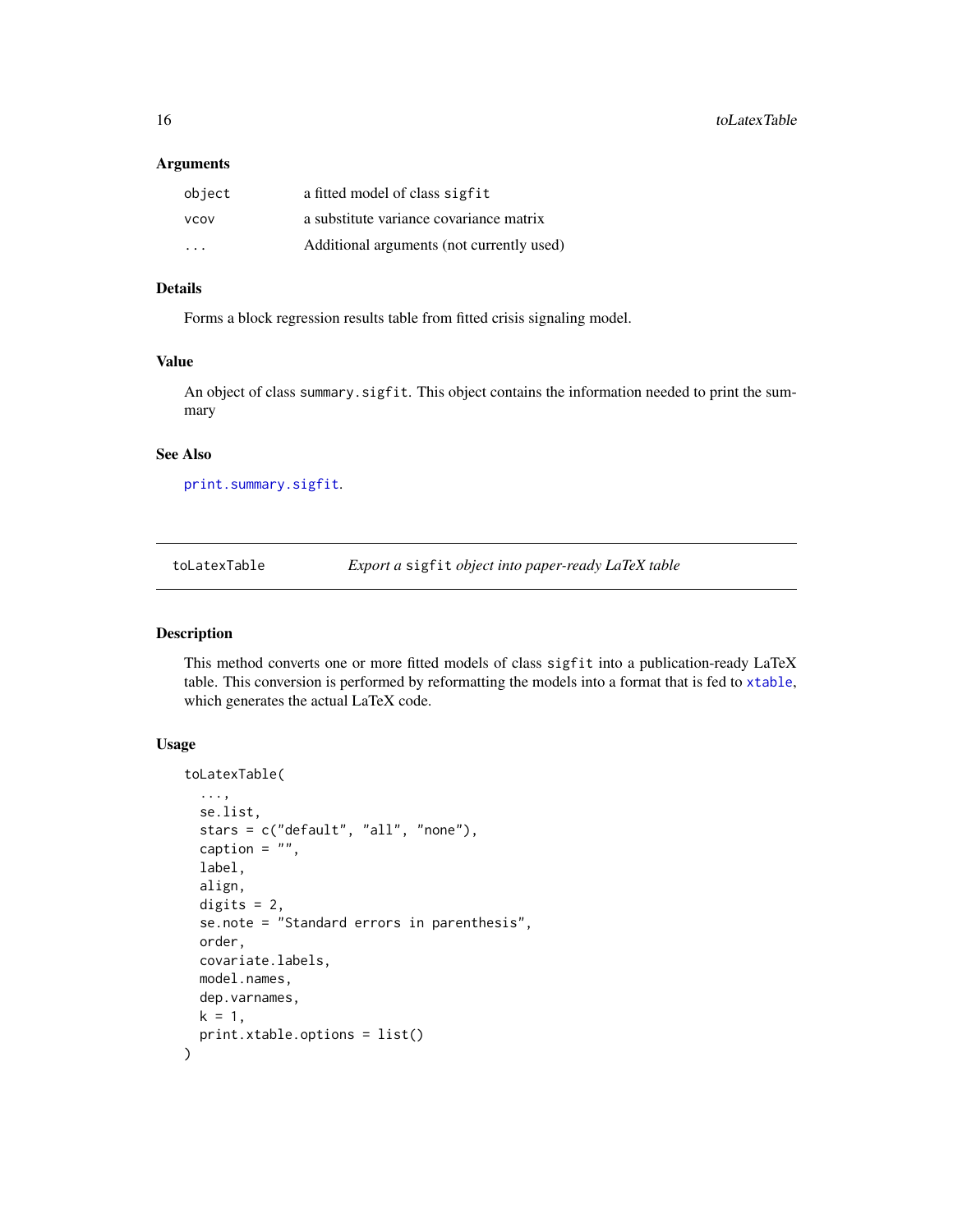#### <span id="page-16-0"></span>toLatexTable 17

#### Arguments

| $\cdots$             | one or more models fit using sigint.                                                                                                                                                                                                                                                                                                                                                                                                                                                                                                                                                     |
|----------------------|------------------------------------------------------------------------------------------------------------------------------------------------------------------------------------------------------------------------------------------------------------------------------------------------------------------------------------------------------------------------------------------------------------------------------------------------------------------------------------------------------------------------------------------------------------------------------------------|
| se.list              | an optional list where each element contains the standard errors of the models.<br>If included this list must include one element per model, even if that model's<br>standard errors are unchanged. This argument should be used when standard<br>errors have been adjusted outside the model (e.g., a bootstrap). If left empty the<br>standard errors from the model's covariance matrix are used if available. Within<br>each element of this list, the order of standard errors must be the same order as<br>the coefficients in the model. Standard errors are not matched on name. |
| stars                | how should significance stars be used? stars = "default" returns a single star<br>when $p < 0.05$ , stars = "all" returns flags for $p < 0.1$ , $p < 0.05$ , and $p <$<br>$0.01$ , and stars = "none" returns no stars at all.                                                                                                                                                                                                                                                                                                                                                           |
| caption              | a string to be used as the table's caption.                                                                                                                                                                                                                                                                                                                                                                                                                                                                                                                                              |
| label                | a string to be used as the table's LaTeX label argument.                                                                                                                                                                                                                                                                                                                                                                                                                                                                                                                                 |
| align                | a string to indicate the alignment of each column in the table. Passed directly to<br>the LaTeX tabular options.                                                                                                                                                                                                                                                                                                                                                                                                                                                                         |
| digits               | how many digits after the decimal point should be displayed? Default 2.                                                                                                                                                                                                                                                                                                                                                                                                                                                                                                                  |
| se.note              | a string containing a note for the bottom of the table. Default is the common<br>"Standard errors in parenthesis.                                                                                                                                                                                                                                                                                                                                                                                                                                                                        |
| order                | a string vector describing the order that the covariates should be in the table.<br>The default is to use the order they're listed in the sigfit object. When this<br>vector is shorter than the coefficient vector, variables are first included by order,<br>remaining variables are included based on their order in the model                                                                                                                                                                                                                                                        |
| covariate.labels     |                                                                                                                                                                                                                                                                                                                                                                                                                                                                                                                                                                                          |
|                      | a string vector of "nice" names for the variables appropriate for a published<br>work. If empty, the "ugly" names from the fitted model are used. Note that if<br>order is specified then the covariate labels must match the order in order.                                                                                                                                                                                                                                                                                                                                            |
| model.names          | an optional vector of model names to include as column titles in the table.<br>Should be either a single title or one title per model (repetition is allowed). If<br>only one title is given, that is centered over the table.                                                                                                                                                                                                                                                                                                                                                           |
| dep.varnames         | an optional vector to describe the dependent variable in the models. Can be<br>either a single variable name or one per model (repetition is allowed).                                                                                                                                                                                                                                                                                                                                                                                                                                   |
| k                    | an integer to start the counter for model numbers in the table.                                                                                                                                                                                                                                                                                                                                                                                                                                                                                                                          |
| print.xtable.options |                                                                                                                                                                                                                                                                                                                                                                                                                                                                                                                                                                                          |
|                      | a list of options for print. xtable.                                                                                                                                                                                                                                                                                                                                                                                                                                                                                                                                                     |

### Details

This function produces a ready-to-use LaTeX table for sigfit objects. Each column is its own model, along with model-based information. The generation of LaTeX code is done by [xtable](#page-0-0) and so additional printing options can be passed via print.xtable.options. For a full list of these options see [print.xtable](#page-0-0).

#### See Also

[xtable](#page-0-0), [print.xtable](#page-0-0)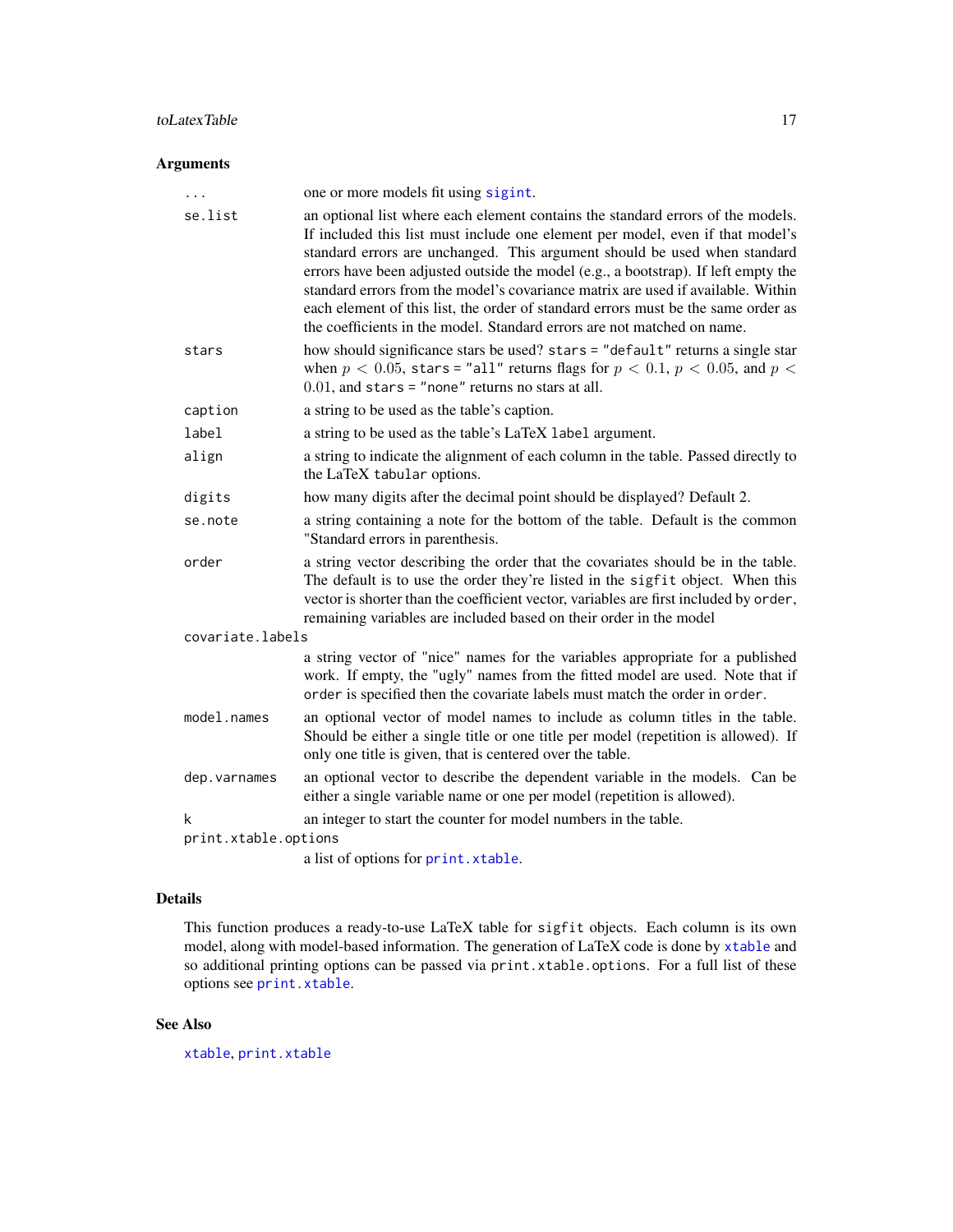#### Examples

```
data("sanctionsData")
f1 <- sq+cd+sf+bd ~ sqrt(senderecondep) + senderdemocracy + contig + ally -1|#SA
                    anticipatedsendercosts|#VA
                    sqrt(targetecondep) + anticipatedtargetcosts + contig + ally|#CB
                    sqrt(senderecondep) + senderdemocracy + lncaprat | #barWA
                    targetdemocracy + lncaprat| #barWB
                    senderdemocracy| #bara
                    -1#VB
## Using Nested-Pseudo Likelihood with default first stage
## Not run:
fit1 <- sigint(f1, data=sanctionsData, npl.trace=TRUE)
## End(Not run)
## Using Pseudo Likelihood with user made first stage
Phat <- list(PRhat=sanctionsData$PRhat, PFhat=sanctionsData$PFhat)
fit2 <- sigint(f1, data=sanctionsData, method="pl", phat=Phat)
## Using Pseudo Likelihood with default first stage and bootstrapped standard errors
## Not run:
fit3 <- sigint(f1, data=sanctionsData, method="pl", pl.vcov=25)
## End(Not run)
## Simple regression table
toLatexTable(fit2)
## More options: multiple models and user supplied standard errors
## Not run:
toLatexTable(fit1, fit2, fit3,
        se.list=list(sqrt(diag(vcov(fit1))),
                     sqrt(diag(vcov(fit3))),
                     sqrt(diag(vcov(fit3)))),
        stars="all",
        caption = "Economic Sanctions",
        label = "tab:sanctions",
        model.names = c("NPL", "PL", "PL"))
## End(Not run)
## Not run:
## More options, from print.xtable including printing to a file
toLatexTable(fit1, fit2, fit3,
       caption = "Economic Sanctions",
       label = "tab:sanctions",
        model.names = c("NPL", "PL", "PL"),
        print.xtable.options=list(file="myTable.tex",
                                  booktabs=TRUE))
## End(Not run)
```